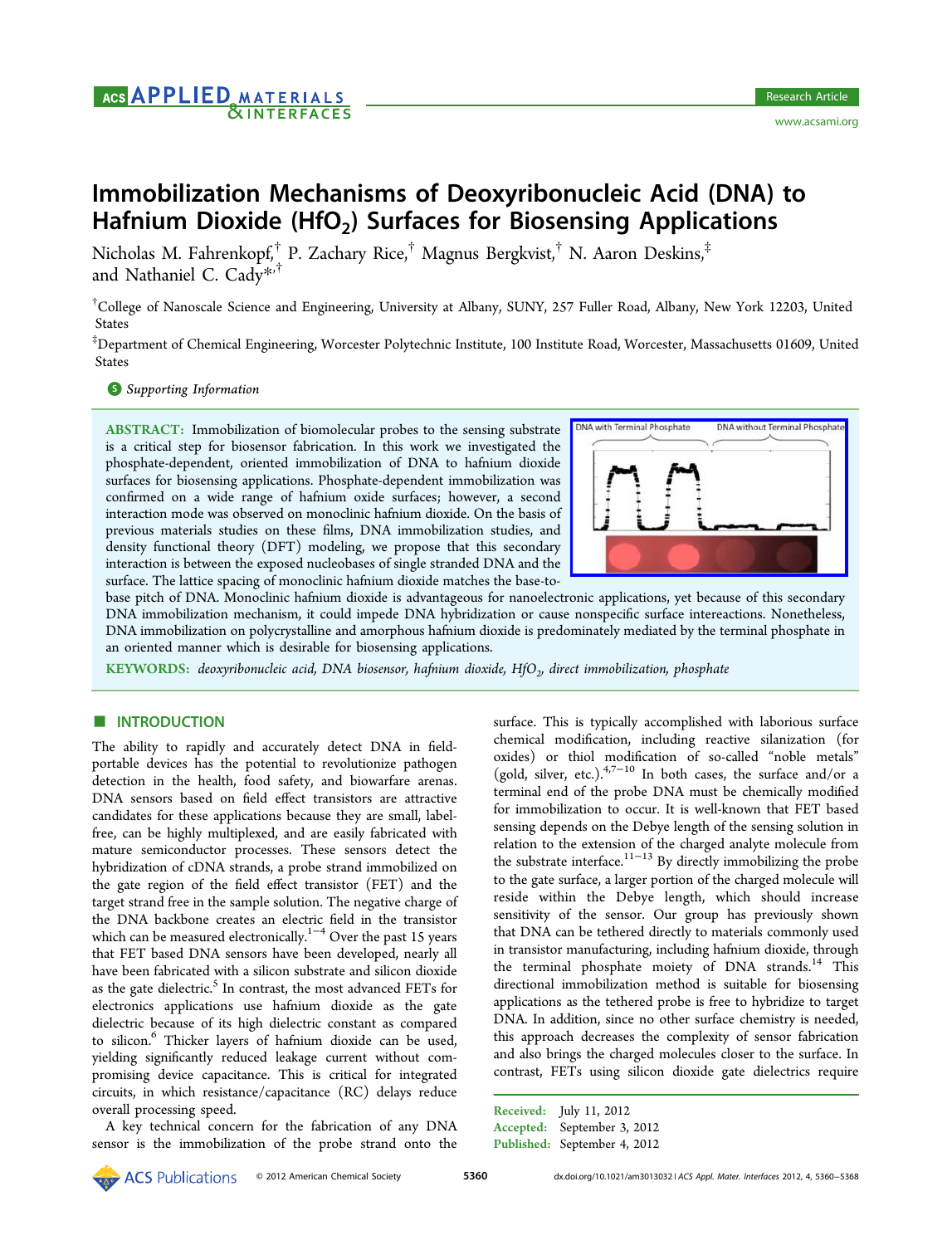chemical cross-linking strategies (as described above) which extend the probe DNA further from the surface of the gate. This is predicted to significantly reduce device sensitivity.

In this work we further examine DNA immobilization on hafnium dioxide thin films prepared using a variety of syn[the](#page-7-0)sis methods and post-synthesis modification procedures. In brief, atomic layer deposited (ALD) hafnium dioxide thin films of different thickness and different anneal conditions were studied for their ability to immobilize DNA molecules with or without the terminal phosphate moiety, in both single stranded and double stranded form. In addition to the phosphate-dependent directional immobilization, a secondary immobilization mechanism was discovered and investigated. Finally, self-assembled monolayers with coordinated hafnium molecules, electron beam deposited hafnium dioxide thin films, and hafnium dioxide nanoparticles were also assessed for DNA immobilization.

#### **EXPERIMENTAL SECTION**

Materials. Concentrated tris-EDTA (100X TE) buffer was obtained from National Diagnostics (Atlanta, GA) and diluted 100 fold with deionized water prior to use. Sulfuric acid, hydrogen peroxide (30%), 11-mercaptoundecylphosphoric acid, 1-undecanethiol, ammonium hydroxide, 20× SSC (saline sodium citrate) buffer, poly- $(\alpha,\beta)$ -DL-aspartic acid sodium salt, and poly-L-lysine hydrobromide were obtained from Sigma-Aldrich (St. Louis, MO). Hafnium dichloride oxide octahydrate was obtained from Alfa Aesar (Ward Hill, MA). PicoGreen fluorescent dye (Invitrogen, Carlsbad, CA) was diluted into TE buffer 1:400 (v/v) prior to use. Bovine serum albumin (BSA) (New England Biolabs, Ipswich, MA) was diluted to 0.1  $\mu$ g/ $\mu$ L in TE prior to use.

Single stranded DNA oligonucleotides were purchased from Integrated DNA Technologies (Coralville, IA) having 27−29 nucleotides in length. Single stranded sequences were obtained either with ("probe-5P") or without ("probe") the 5' terminal phosphate group, along with the complementary strand to the probes ("target"). Additional probe oligonucleotides were obtained with a Rhodamine-Red fluorescent tag on the 3' terminus (denoted with a " \* ", e.g.: probe\*-5P). Finally, PolyA\* and PolyT\* were obtained containing 20 repeating nucleotides of adenine or thymine, respectively, and the Rhodamine-Red fluorescent tag. Upon receipt, all oligonucleotides were reconstituted to 500  $\mu$ M with filter sterilized, autoclaved deionized water and stored at −20 °C.

Hafnium dioxide thin films were deposited by atomic layer deposition onto 300 mm silicon wafers and were used (I) as deposited, (II) with a postdeposition anneal, or (III) with a "deposition−anneal−deposition−anneal" process (also known as "DADA" process) described elsewhere.<sup>15</sup> Other hafnium dioxide films were deposited on standard glass microscope slides by reactive electron beam evaporation of metallic haf[niu](#page-7-0)m in oxygen at a pressure of 10<sup>−</sup><sup>6</sup> Torr.

DNA Immobilization. Prior to patterning, ALD hafnium dioxide surfaces were cleaned by immersion in piranha solution (30%  $H<sub>2</sub>O<sub>2</sub>:98\% H<sub>2</sub>SO<sub>4</sub>, 1:2 (v/v))$  for 5 min followed by a triple rinse with  $dH_2O$  before being blown dry with nitrogen gas. Single stranded probe DNA was patterned onto surfaces using a BioForce Nano eNabler<sup>16</sup> using 30  $\mu$ m BioForce surface patterning tools (SPTs). Following printing, the samples were allowed to incubate for 12 h at room t[em](#page-7-0)perature. Surfaces were then triple rinsed with TE before being blocked in a solution of BSA for 20 min.<sup>16</sup> Samples were then triple rinsed with TE buffer and immersed in a hybridization solution of 5× SSC buffer and 100 nM target DNA. The [hy](#page-7-0)bridization solution was incubated at 70 °C for 5 min and allowed to cool to room temperature before being triple rinsed with TE. Hybridized samples were submerged in PicoGreen fluorescent dye. After 20 min of staining, the samples were rinsed with TE, covered with a glass coverslip, and imaged using a Nikon Eclipse 80i microscope with 490/ 520 nm excitation/emission. Fluorescence intensity analysis was

performed using ImageJ.<sup>17</sup> For each sample, the average intensity of five spots was taken, along with a background area next to each spot. The fluorescence signal f[or](#page-7-0) each spot was determined by normalization to the background intensity: signal  $=$  [spot intensity/background intensity] − 1. With this technique it was possible to assess DNA immobilization, spot location, and whether immobilized DNA could hybridize to the target DNA. Alternatively, if Rhodamine tagged oligonucleotides were used, they were printed as above, incubated overnight at room temperature, rinsed three times in TE, and immediately imaged using 575/605 nm excitation/emission. With this technique, it was possible to assess where DNA immobilized, without regard for the ability for the probe to hybridize.

Hafnium Terminated Self-Assembled Monolayers. Monomolecular layers of coordinated hafnium ions were prepared using selfassembled monolayer chemistry on electron beam evaporated Cr/Au samples. In 5% glacial acetic acid in ethanol 11-mercaptoundecylphosphoric acid (0.1 mM) was mixed in excess with  $HfOCl<sub>2</sub>·8H<sub>2</sub>O$  (5 mM) and the Au surfaces were submerged in this solution. After incubating overnight at room temperature, the surfaces were cleaned multiple times by sonication in ethanol. Thickness was monitored by variable angle spectroscopic ellipsometry (VASE), and elemental composition was assessed using X-ray photoelectron spectroscopy (XPS). VASE was performed on a JA Woollam RC2 ellipsometer. Scans were taken from 55° to 65° with 2.5° steps and then fitted to an optical model of an organic layer on a gold substrate. XPS was performed on a ThermoVG XPS Theta Probe system with an Al Kα 100W source. Survey spectra (0−1300 eV) were obtained for all samples along with higher resolution spectra of carbon (279−298 eV), nitrogen (392−410 eV), oxygen (525−545 eV), sulfur (158−172 eV), phosphorus (124−144 eV), hafnium (11−31 eV), and silicon (95− 110 eV).

Hafnium Dioxide Nanoparticles. Hafnium dioxide nanoparticles were synthesized via a hydrothermal method similar to that described in ref 18. Briefly, 1.5 mL of 0.25 M HfOCl<sub>2</sub>·8H<sub>2</sub>O was added dropwise into 25 mL 5 M NH4OH and then annealed at 230 °C for 3 h in a sealed reaction vessel. Once the solution cooled to room temperature, it was [ce](#page-7-0)ntrifuged and rinsed with  $dH<sub>2</sub>O$  three times. At this point the particles were characterized with X-ray diffraction (XRD), transmission electron microcopy (TEM), and dynamic light scattering (DLS). XRD rocking curves were captured on a Bruker AXS D8 Discover diffractometer. TEM was performed on a JEOL 2010 (JEOL USA, Peabody, MA) at 200 keV. DLS was performed on a Malvern Zetasizer Nano-ZS. The mass per volume concentration of the nanoparticles was determined gravimetrically. Dilute amounts of nanoparticles were mixed with DNA and incubated in microcentrifuge tubes for 1 h after which the particles were spun down. The supernatant was analyzed at  $A_{260nm}$  using a Tecan M-200 (Durham, NC) plate reader. On the basis of standard curves, this determined the amount of DNA left in solution (from which the amount adsorbed DNA onto particles was calculated).

Simulation Methodology. Amorphous and monoclinic  $\overline{[111]}$ surfaces of hafnium dioxide were modeled at the density functional theory (DFT) level using the CP2K program.<sup>19−21</sup> CP2K uses a mixed basis set of Gaussian functions and plane waves. Core electrons were modeled by pseudopot[en](#page-7-0)tials, $2^{2,23^*}$  while [va](#page-7-0)lence electrons were modeled as a double-ζ Gaussian basis set.<sup>24</sup> Spin-polarization was used for all calculations as w[ell a](#page-7-0)s the PBE exchange-correlation functional.<sup>25</sup> Periodic boundary conditio[ns](#page-7-0) were used so that simulations of the surfaces were treated with slab models. Reciprocal space was [sa](#page-7-0)mpled at the  $\Gamma$ -point. A monoclinic  $\left[\overline{1}11\right]$  surface was expanded to a  $(2 \times 2)$  supercell  $(13.4 \text{ Å} \times 14.5 \text{ Å})$  and was 15 Å thick. The  $[T11]$  surface has been identified as the most stable monoclinic surface.<sup>26</sup> The amorphous surface was cut from amorphous bulk to form a (001) surface having approximate dimensions of 16 Å x 16 Å x 11 Å. [Ap](#page-7-0)proximately 20 Å of vacuum space was set between slabs. Illustrations of the surfaces used in the current work are shown in Figure 1. Different phosphoric acids were adsorbed on the hafnium dioxide surfaces to mimic DNA phosphate binding on the surfaces. Methyl phosphoric acid was used to mimic the terminal phosphate group [of](#page-2-0) DNA, and dimethyl phosphoric acid was used to mimic the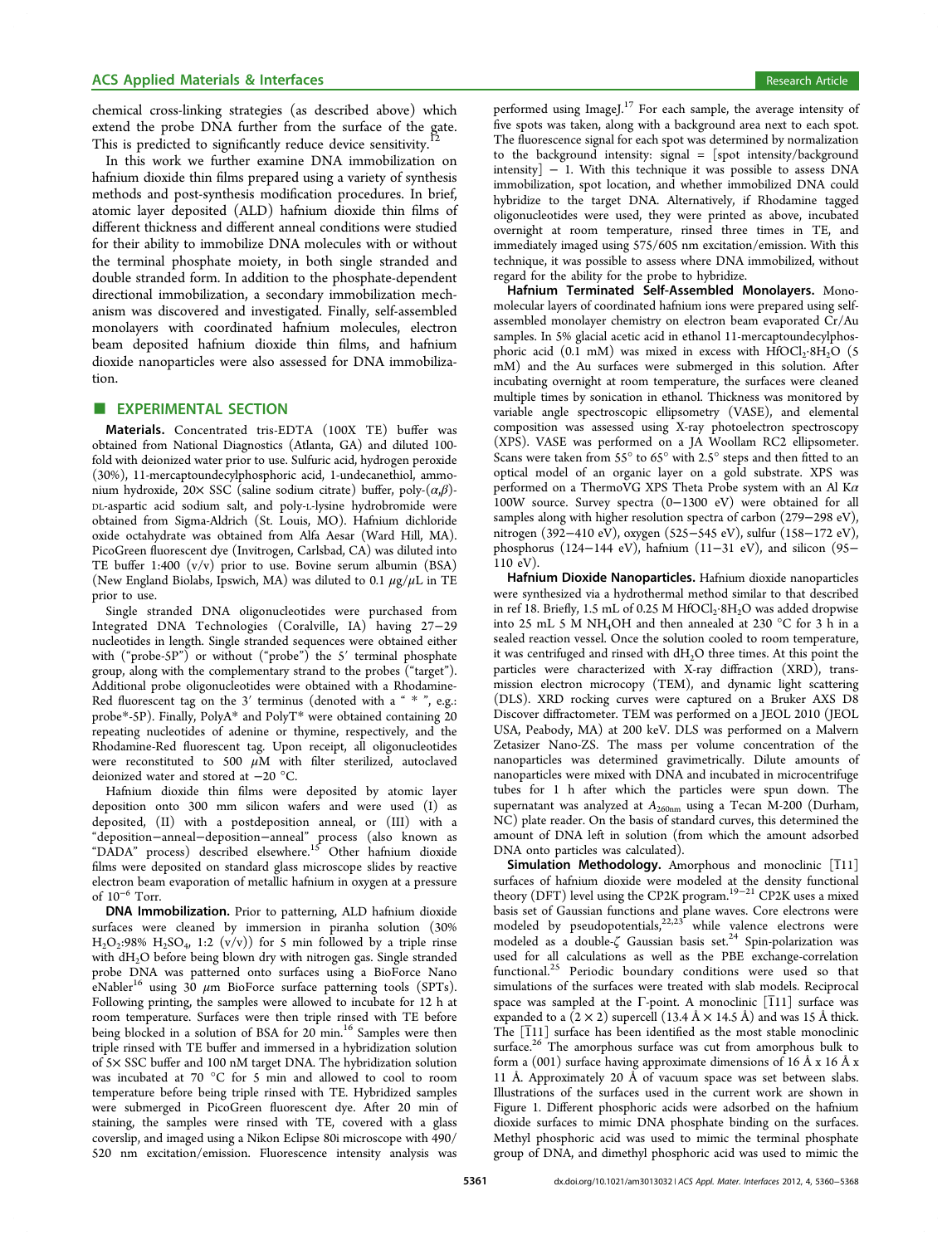<span id="page-2-0"></span>

Figure 1. Top views of the monoclinic [111] (left) and amorphous [001] (right) surfaces of HfO<sub>2</sub>. Numbers indicate the coordination number of the surface atoms. Gray spheres represent Hf atoms, and red spheres represent O atoms.

backbone phosphate groups of DNA. Further details on the method for generating the monoclinic and amorphous surfaces are provided in the Supporting Information.

#### ■ RESULTS

[DNA](#page-7-0) [Immobilization](#page-7-0). Hafnium dioxide can exist in a variety of crystalline and amorphous states. When hafnium dioxide is used as a high-k dielectric, a high temperature anneal is typically performed after the initial atomic layer deposition of the material. This anneal alters the crystallinity of the film, changing from amorphous to polycrystalline, in order to improve electrical characteristics. Recently, it was discovered that interspersing the annealing in between shorter ALD bursts yields films with improved electrical performance for transistor applications as compared to a single anneal after all of the ALD has been completed.<sup>15</sup> Our group has previously studied phosphate-dependent immobilization on unannealed hafnium dioxide. In order to [st](#page-7-0)udy the effect of high temperature annealing on phosphate-dependent immobilization of DNA, phosphorylated and nonphosphorylated DNA was patterned onto an as-deposited (unannealed) hafnium dioxide film, as well as a hafnium dioxide film that was deposited through a deposition−anneal−deposition−anneal (DADA) process. Patterned single stranded DNA (ssDNA) probes were hybridized to cDNA target and stained with PicoGreen dsDNA stain. The resultant fluorescent intensity averages (from five spots) are shown in Figure 2. On unannealed (as-deposited) hafnium



Figure 2. [Dependence of DNA immobilization and hybridizati](http://pubs.acs.org/action/showImage?doi=10.1021/am3013032&iName=master.img-002.png&w=199&h=155)on on terminal phosphorylation state. Relative PicoGreen fluorescent intensity of phosphorylated (solid bars) and nonphosphorylated DNA spots after hybridization on annealed and unannaealed ALD hafnium dioxide.

dioxide, DNA immobilization and subsequent hybridization was highly dependent on the phosphorylation state of the probe DNA. For the DADA film, DNA immobilization and hybridization was less dependent on phosphorylation state, and maximum hybridization (as measured by PicoGreen fluorescence intensity) of phosphorylated DNA was reduced. However, these results may not accurately describe the relative amount of DNA that was immobilized on each hafnium dioxide surface. The PicoGreen-based fluorescence assay is a measure of the degree of DNA hybridization, not a direct measure of DNA surface immobilization. It is possible that the same amount of DNA was immobilized on each surface, but that immobilized DNA on the DADA surface was not as readily available for hybridization to target DNA.

To determine if these differences were based on the degree of probe immobilization or probe availability for hybridization, fluorescently labeled DNA probes were patterned onto the surfaces. In addition, double stranded DNA (dsDNA) solutions were prepared by mixing and heating fluorescently labeled probe DNA (phosphorylated and nonphosphorylated) with target strands and subsequently patterning onto the surfaces. These experiments enabled direct visualization of immobilized DNA, rather than relying on postimmobilization hybridization steps. The study was expanded to include two additional surfaces: a hafnium dioxide film that was subjected to a single postdeposition anneal (post dep anneal) and a 2.5 nm thick hafnium dioxide film deposited by the DADA method (as opposed to the 6.2 nm "thick" DADA film described previously). Figure 3 shows the fluorescent intensity of printed



spot[s on various ALD hafnium oxide surfaces. Dark bars indicate s](http://pubs.acs.org/action/showImage?doi=10.1021/am3013032&iName=master.img-003.jpg&w=209&h=192)pots of phosphorylated DNA, and cross-hatching indicates single stranded DNA.

DNA spots for all four films and for all four different DNA species (single stranded and double stranded, each with or without a terminal phosphate moiety). Only the thick DADA film showed significant immobilization of single stranded, nonphosphorylated DNA. In addition, the thick DADA film showed a significantly higher amount of immobilization for phosphorylated dsDNA. For the other three films, only immobilization of phosphorylated DNA was observed. These data support our previous hybridization-based results, which suggested that phosphorylation state of the DNA probe was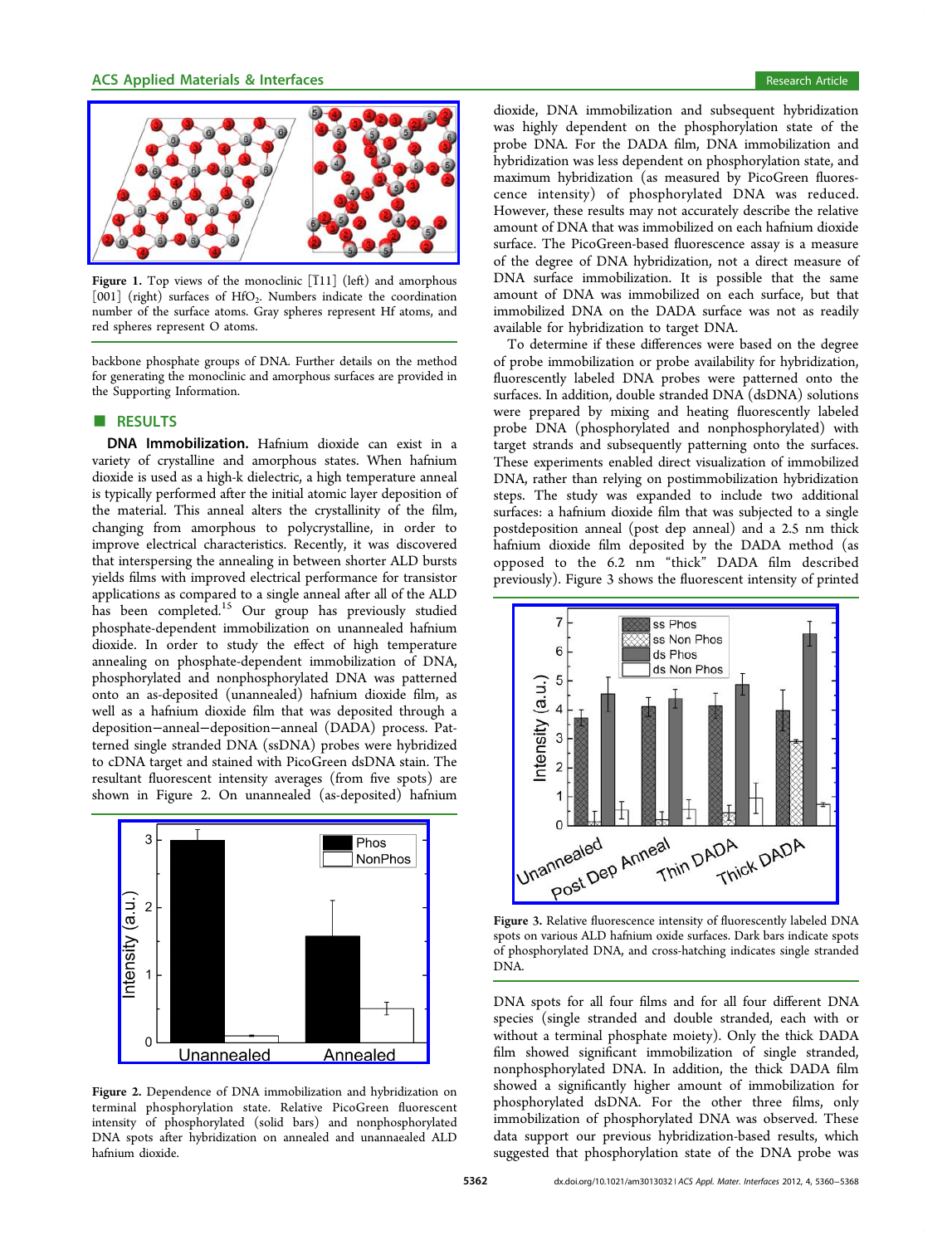

Figure 4. X-ra[y photoelectron spectroscopy scans of the Hf 4f \(left\) and N 1s \(right\) regions. Solid black markers represent the](http://pubs.acs.org/action/showImage?doi=10.1021/am3013032&iName=master.img-004.jpg&w=400&h=150) bare hafnium dioxide substrate, gray markers are the hafnium dioxide patterned with poly aspartate, and white markers are the hafnium dioxide patterned with poly lysine.

critical for immobilization. In addition, significantly more nonphosphorylated ssDNA was immobilized on thick DADA films than on other three films. On the basis of our hybridization results in Figure 2, there was also less hybridization of complementary target on the thick DADA surfaces. This suggests that a second[ar](#page-2-0)y interaction mechanism may occur on these substrates, which reduces the availability of probe DNA for hybridization.

The dominant electrochemical property of the DNA backbone is negative charge, which stems from multiple phosphate groups (one phosphate per nucleotide). The limited amount of nonphosphorylated dsDNA immobilization observed on all hafnium dioxide surfaces suggests that there are limited interactions between the sugar−phosphate DNA backbone and hafnium dioxide. Thus, we hypothesized that negative electrostatic charge based interactions play a small role in DNA attachment to hafnium dioxide. To further investigate this hypothesis, two model polyelectrolytes were deposited onto hafnium dioxide surfaces and their immobilization status was evaluated. Poly aspartic acid (poly aspartate) was chosen as a negatively charged polyelectrolyte, while poly lysine was chosen as a positively charged polyelectrolyte. At neutral pH, the carboxylate-terminated side-chains of poly aspartate are deprotonated, yielding a net negative charge, while the aminoterminated side-chains of poly lysine are protonated, yielding a net positive charge. Solutions of these polyelectrolytes were spotted onto thick DADA films using a micropipet, incubated overnight at room temperature, washed repeatedly with deionized water, and then analyzed with XPS (Figure 4).

The Hf 4f signal was monitored to determine if polyelectrolyte was covering the hafnium dioxide surface (thereby blocking the Hf 4f signal), while the N 1s signal was monitored to directly determine the presence or absence of polyelectrolyte. The results shown in Figure 4 indicate that poly lysine was immobilized on the thick DADA surface, as demonstrated by a reduction in Hf 4f signal, and an increase in N 1s signal (as compared to the bare hafnium dioxide film). The poly aspartate patterned sample yielded results similar to the bare hafnium dioxide, suggesting that this polyelectrolyte did not bind in any significant amount. Combined, these results suggest that positively charged polyelectrolytes adsorb through electrostatic interactions on thick DADA surfaces. It further suggests that the thick DADA substrates have a net negative surface charge, which supports our hypothesis that the

negatively charged backbone of DNA does not significantly contribute to its attachment to this surface. On the basis of these findings, we suggest that the exposed nucleotide bases of ssDNA can interact with the thick DADA surface and contribute to surface attachment.

It has been previously demonstrated that individual purine bases can coordinate to transition metal oxides (including titanium oxide).<sup>27-30</sup> To investigate the specific binding of purines in our system, fluorescently labeled, twenty base oligonucleotides [of](#page-7-0) [ad](#page-8-0)enine (PolyA\*) and of thymine (PolyT\*) were patterned onto unannealed ALD hafnium dioxide and the thick DADA hafnium dioxide. As shown in Figure 5, PolyT\*



Figure 5. Relative fluorescence intensity of fluorescently labeled non[phosphorylated poly adenine and poly thymine on unanne](http://pubs.acs.org/action/showImage?doi=10.1021/am3013032&iName=master.img-005.jpg&w=208&h=160)aled (open bars) and thick DADA (solid bars) hafnium dioxide.

immobilized significantly more that PolyA\*, and only on the thick DADA film. These ssDNA oligonulceotides did not have the terminal phosphate moiety, so any immobilization was predicted to be mediated by the secondary immobilization method. In contrast to other reports, in our study the pyrimidine (PolyT\*) appears to bind, not the purine (PolyA\*).

Simulation of DNA Surface Interactions. To further investigate the interactions of different phosphate groups with hafnium dioxide surfaces, we modeled methyl phosphoric acid and dimethyl phosphoric acid adsorption over amorphous and monoclinic surfaces. The amorphous [001] surface represented the unannealed surface, while the monoclinic  $\left[111\right]$  represented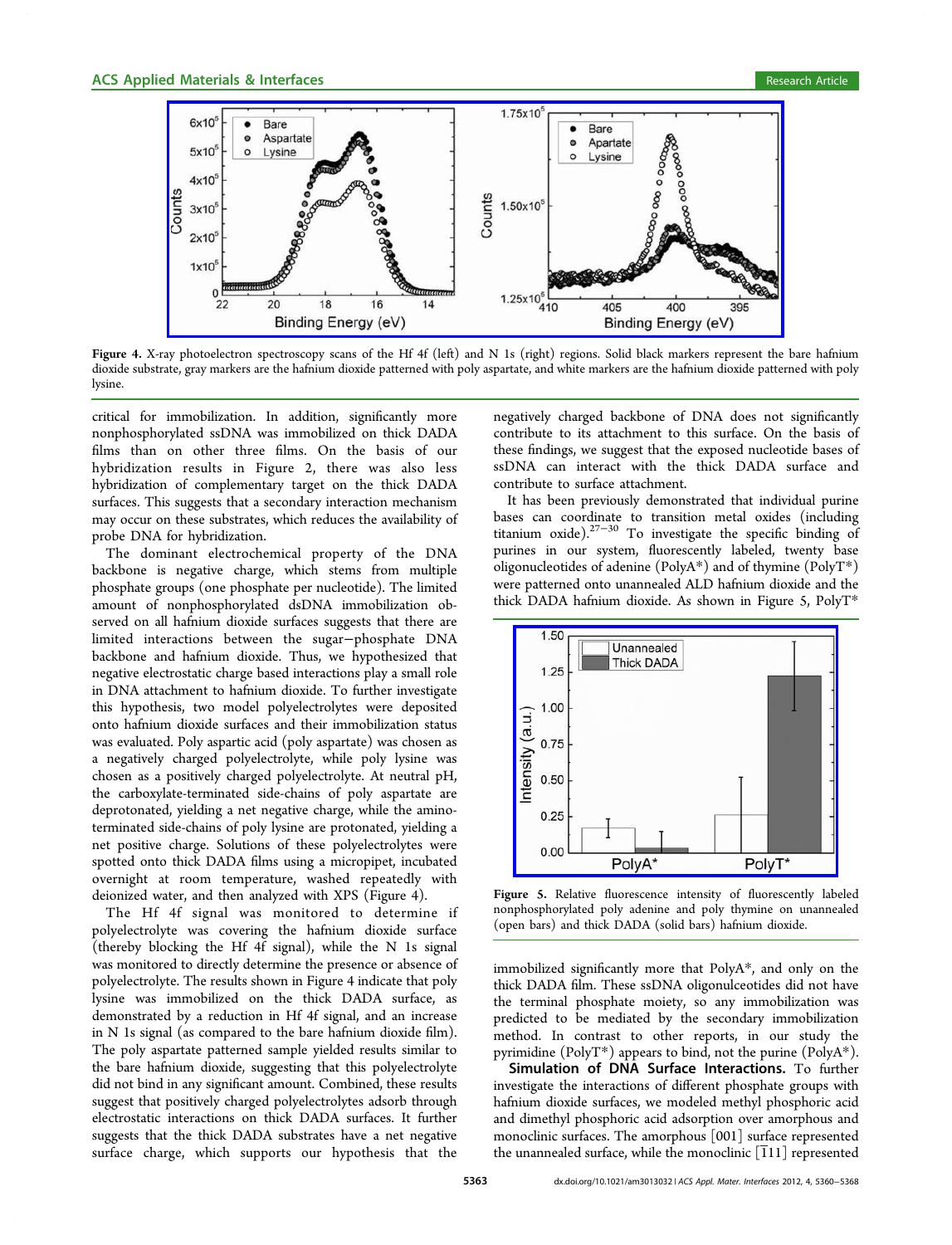<span id="page-4-0"></span>the DADA surface.<sup>31</sup> Methyl phosphoric acid mimics the structure of a terminal phosphate group (before hydrogen removal) in DNA, [whi](#page-8-0)le dimethyl phosphoric acid mimics the structure of a backbone phosphate group in DNA. We considered dissociated and undissociated adsorption of the phosphoric acids, but dissociation of all or some of the −OH groups was preferred. Dissociated phosphoric acid represents a phosphate group and is a model representation of a phosphate group from DNA. We also tried a variety of initial phosphoric acid coordination geometries (e.g., bidentate with two Hf−O bonds, or tridentate with three Hf−O bonds). We modeled adsorption modes and a summary of the most stable geometries are given in Table 1. The most relevant adsorption modes for

## Table 1. Calculated Adsorption Energies of Different Phosphoric Acids over the Amorphous and Monoclinic Surfaces from a Variety of Initial Configurations<sup> $a$ </sup>

| molecule adsorbed/surface                               | adsorption energy<br>(kJ/mol) | binding<br>mode |
|---------------------------------------------------------|-------------------------------|-----------------|
| methyl phosphoric acid/amorphous<br>$\lceil 001 \rceil$ | $-258$                        | tridentate      |
|                                                         | $-231$                        | bidentate       |
|                                                         | $-205$                        | bidentate       |
|                                                         | $-151$                        | bidentate       |
| methyl phosphoric acid/monoclinic<br>$[111]$            | $-314$                        | bidentate       |
|                                                         | $-285$                        | bidentate       |
|                                                         | $-272$                        | tridentate      |
|                                                         | $-243$                        | bidentate       |
| dimethyl phosphoric acid/amorphous<br>[001]             | $-192$                        | bidentate       |
|                                                         | $-190$                        | bidentate       |
|                                                         | $-168$                        | bidentate       |
| dimethyl phosphoric acid/monoclinic<br>$[111]$          | $-278$                        | bidentate       |
|                                                         | $-244$                        | bidentate       |
|                                                         | $-217$                        | bidentate       |

a<br>More negative adsorption energies indicate more exothermic (more favorable) binding.

methyl phosphoric acid are also illustrated in Figure 6. In general, the binding of the methyl phosphoric acid to either surface was more favorable than the dimethyl phosphoric acid, and binding on monoclinic hafnium dioxide was more stable than the amorphous surface. The only stable geometry for dimethyl phosphoric acid was bidentate binding, while the methyl phosphoric acid exhibited binding with bidentate and tridentate geometries.

Hafnium Dioxide Film Characterization. To understand how our modeling results relate to our fluorescence data, we analyzed published data on the surfaces used. Grazing incident small-angle X-ray scattering (GIAXS), X-ray photoelectron spectroscopy (XPS), ultraviolet photoelectron spectroscopty (UPS), and spectroscopic ellipsometry (SE) measurements have been previously performed on the hafnium dioxide films used in this study.<sup>32</sup> These studies showed that the thick DADA film is the only film with a clear monoclinic crystal structure. The other films ([po](#page-8-0)stdeposition annealed, unannealed, and thin DADA) were either amorphous or a mixed phase of monoclinic, tetragonal, and/or orthorhombic phases. Since the thick DADA was the only film to which nonphosphorylated ssDNA was immobilized, our proposed nucleobase-dependent attachment may depend on a monoclinic crystal structure.

Evaporated and Self-assembled Monolayer Deposited Films. To further explore phosphate-dependent DNA immobilization on hafnium-based surfaces, we studied selfassembled monolayers (SAMs) containing hafnium ions and hafnium dioxide deposited by oxygen reactive electron beam evaporation (as opposed to the atomic layer deposition based films used above). Neither of these surfaces was expected to be crystalline, and therefore, we hypothesized that DNA immobilization would be governed by the presence or absence of a terminal phosphate moiety. The immobilization of fluorescently labeled ssDNA onto these surfaces (Figure 7) is similar to that seen on unannealed (amorphous) hafnium dioxide (from Figure 3). This suggests that SAMs [w](#page-5-0)ith coordinated hafnium ions and evaporated hafnium dioxide may both be suitable s[urf](#page-2-0)aces for other DNA immobilization



Figure 6. Illus[tration of DFT adsorption geometries for methyl phosphoric acid over the \(a\) amorphous and \(b\) monoclinic surfa](http://pubs.acs.org/action/showImage?doi=10.1021/am3013032&iName=master.img-006.jpg&w=400&h=213)ces. Light gray spheres represent Hf atoms, red spheres represent O atoms of the surface, white spheres represent H atoms, dark gray spheres represent C atoms, orange atoms represent P atoms, and blue spheres represent O atoms of the phosphoric acid.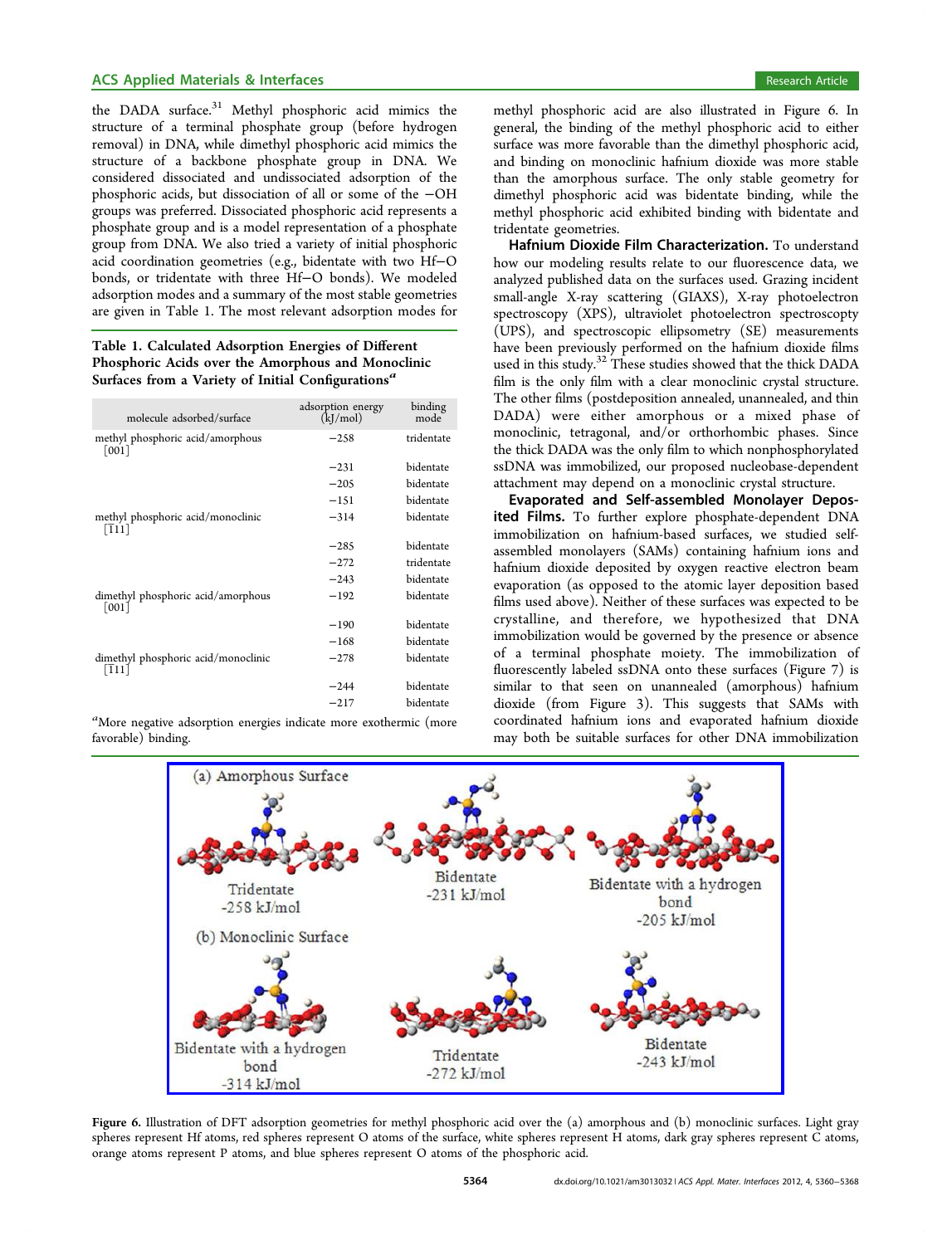<u>e-beam</u>

<span id="page-5-0"></span>3

 $\overline{2}$ 

0

Intensity (a.u.



Figure 7. Relative fluorescence intensity of fluorescently labeled phos[phorylated \(solid bars\) and nonphosphorylated DNA spo](http://pubs.acs.org/action/showImage?doi=10.1021/am3013032&iName=master.img-007.png&w=199&h=155)ts on hafnium-containing surfaces: e-beam evaporated hafnium oxide (ebeam), self-assembled monolayers of hafnium ion (SAM), and unannealed atomic layer deposition of hafnium oxide (ALD).

**SAM** 

**ALD** 

and biosensing applications. While not practical for FET based DNA sensing, these surface preparations may be useful for applications where ALD hafnium dioxide is not practical or available. SAMs can be fabricated in any laboratory with wet chemical capabilities, and evaporative hafnium dioxide is much more readily available than ALD-deposited material.

Hafnium Dioxide Nanoparticles. In addition to planar electrical detection devices, biosensors based upon nanoparticle reporters/substrates are currently being developed.33,34 To demonstrate the utility of DNA−hafnium dioxide interactions for such devices, we explored immobilization of [DNA](#page-8-0) on hafnium dioxide nanoparticles. The left side of Figure 8 shows the ability of ssDNA immobilization onto chemically synthesized hafnium dioxide nanoparticles. As the inset shows, at lower concentrations of DNA the phosphorylated DNA immobilizes to a higher degree than nonphosphorylated DNA. At higher concentrations of DNA, however, nonphosphorylated DNA is immobilized to a much greater extent than phosphorylated DNA.

The observation that nonphosphorylated ssDNA adsorbed on to hafnium dioxide nanoparticles is similar to our results for

thick DADA substrates, which were negatively charged and with a monoclinic crystal structure. Characterization by electron microscopy, X-ray diffraction, and zeta potential (Figure 8, right) demonstrated that our nanoparticles have similar properties (20−40 nm diameter, monoclinic, negative surface charge) as the thick DADA substrates.

#### **DISCUSSION**

It has been demonstrated that phosphate functional groups of various organic molecules can coordinate to metal oxides, including hafnium dioxide.<sup>35</sup> This phosphate coordination chemistry could be exploited for oriented surface attachment of DNA for biosensing a[ppl](#page-8-0)ications, provided that surface immobilization does not interfere with hybridization. In this study, we investigated the influence of terminal phosphate groups present on DNA upon binding to various hafnium dioxide substrates. We demonstrated successful hybridization by fluorescently staining immobilized DNA after exposure to complementary target DNA. Analysis of differentially prepared hafnium dioxide surfaces (annealed and unannealed) revealed that DNA immobilization and hybridization is influenced by the phosphorylation state of the DNA as well as the nature of the hafnium dioxide film. Analysis using fluorophore-labeled DNA aimed to further characterize the nature of the DNA−surface interaction on various interfaces. Figure 3 shows that nonphosphorylated ssDNA immobilizes to the thick DADA hafnium dioxide surface nearly as well as the [ph](#page-2-0)osphorylated ssDNA. The fluorescence intensity of the nonphosphorylated DNA spots was at least 75% as bright as the intensity of the phosphorylated DNA spots. In comparison, in Figure 2, the intensity of the nonphosphorylated DNA spots after hybridization was less than half as intense as the phospho[ry](#page-2-0)lated spots. These results suggest that some amount of ssDNA immobilized to the surface of the thick DADA hafnium dioxide was not able to hybridize. In addition, Figure 3 shows that immobilization was dependent on the hybridization state (single or double stranded) of the DNA, its ph[os](#page-2-0)phorylation state, and the surface properties of the hafnium dioxide film. In particular, we noted that single stranded, nonphosphorylated DNA bound to hafnium dioxide with monoclinic crystal structure, but much less to amorphous or mixed crystallinity interfaces. These results indicated that multiple interactions are



Figure 8. [\(left\) Adsorption of phosphorylated and nonphosphorylated ssDNA on hafnium oxide nanoparticles. \(right\) Characterization of](http://pubs.acs.org/action/showImage?doi=10.1021/am3013032&iName=master.img-008.jpg&w=449&h=178) hafnium oxide nanoparticles including XRD peak identification of monoclinic peaks, TEM micrograph, and zeta potential of the surface of the particles.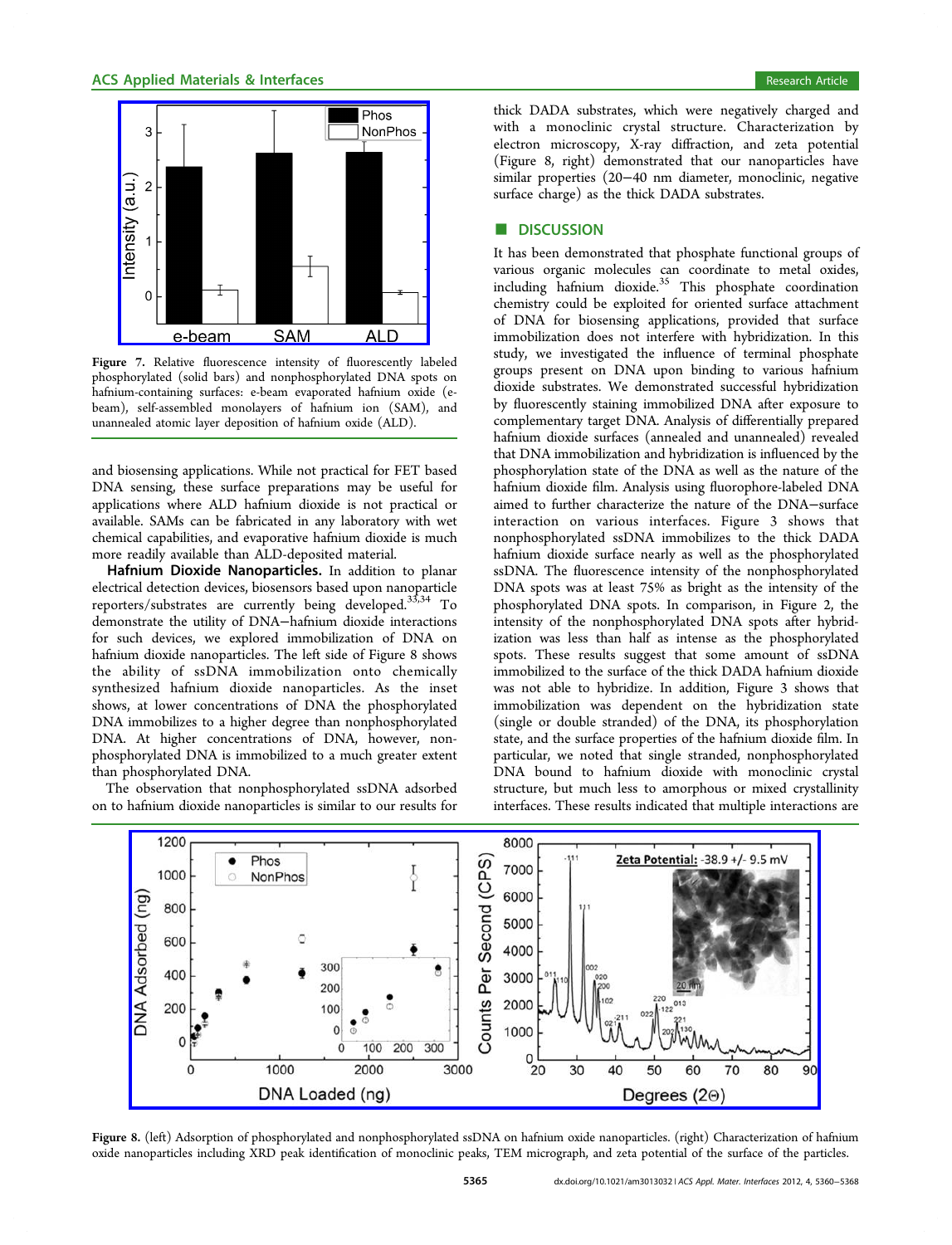involved in ssDNA adsorption to monoclinic hafnium dioxide. One interaction is likely the coordination of the terminal phosphate moiety with the hafnium dioxide surface. Other possible modalities include binding via exposed nucleobases or electrostatic interaction through the phosphate backbone. Further studies (below) show that electrostatic interaction is not occurring.

Our DFT simulations (Table 1 and Figure 6) of phosphoric acid binding indicate that both methyl phosphoric acid (a model for the terminal phosp[hat](#page-4-0)e moiety i[n](#page-4-0) phosphorylated DNA) and dimethyl phosphoric acid (a model for a backbone phosphate group in DNA) preferentially bind to the monoclinic  $\overline{111}$  surface over the amorphous  $\overline{001}$  surface. As Figure 6 illustrates in the case of methyl phosphoric acid, a variety of binding modes are possible, with bidentate and tridenta[te](#page-4-0) interactions the most stable. Dimethyl phosphoric acid prefers bidentate adsorption. The key to strong bonding of the phosphate is the ability of several Hf atoms to interact with the O atoms of the phosphate. Several bidentate interactions are possible whereby an OH group of the phosphate interacts with a surface O atom (Figure 6b, left). The amorphous surface is dominated by a number of uncoordinated Hf atoms (four- and five-coordination), while [Hf](#page-4-0) prefers six-coordination as shown in Figure 1. In contrast, the Hf atoms of the monoclinic surface are all six-coordinated. One may thus presume that the amorpho[us](#page-2-0) surface will bind molecules more strongly to the surface in order for surface atoms to reach the optimal bonding configuration. This, however, is not the case as our calculations show. The amorphous surface atoms are not arranged in an ordered fashion, so the Hf atoms have difficulty obtaining the ordered octahedral geometry of bulk hafnium dioxide, thus surface bonding can be strained. Furthermore, bidentate or tridentate bonding of the phosphoric acid requires two or three Hf atoms of the appropriate distance and geometry to accommodate Hf−O bonding. The regular structure of the monoclinic  $(T11)$  surface allows a phosphate to bind to several nearby Hf atoms and form the appropriate binding complex. The disordered structure of the amorphous surface, however, prevents a phosphate from interacting with the required Hf atoms in an optimal fashion.

Our calculations (Table 1) show that dimethyl phosphoric acid binds less strongly to the surfaces than methyl phosphoric acid. Assuming that dissoci[at](#page-4-0)ed dimethyl phosphoric acid is a reasonable model of a backbone phosphate group, this agrees with our premise that phosphorylated DNA binds stronger to hafnium dioxide than nonphosphorylated DNA. Assuming also that dissociated phosphoric acid is a reasonable model of a terminal phosphate group, our calculations show that phosphorylated DNA prefers DADA (monoclinic) over unannealed (amorphous) hafnium dioxide, and we also show that nonphosphorylated DNA prefers DADA (monoclinic) over unannealed (amorphous). However, we must acknowledge that our model is rather simplistic, in that we ignore the DNA nucleotides and steric hindrance of the DNA molecule, as well as aqueous environment; however, the calculations do support the notion of phosphate groups binding stronger to the DADA (monoclinic) surfaces compared to unannealed (amorphous) surfaces and that phosphorylated DNA binds stronger than nonphosphorylated DNA.

When investigating surface attachment behavior, we must consider the importance of surface charge and the electrostatic properties of the DNA molecule. The observation that nonphosphorylated ssDNA did adsorb to thick DADA films,

while nonphosphorylated dsDNA did not, suggests that backbone phosphates may have little effect on the binding. To further evaluate the electrostatic interactions on thick DADA hafnium dioxide, we studied the adsorption of two polyelectrolytes. The results of these experiments strongly suggest that the surface of the thick DADA is negatively charged, evidenced by the observation that positively charged poly lysine immobilized to a greater degree than negatively charged poly aspartate). These results further suggest that immobilization of nonphosphorylated DNA is not due to backbone−surface interactions. We suggest instead that beyond the terminal phosphate interaction, surface immobilization may be mitigated by exposed nucleotide bases of ssDNA, where the amine bases could form Lewis acid−base coordination bonds with the hafnium dioxide. In support of this hypothesis, we showed that nonphosphorylated dsDNA attached poorly to thick DADA interfaces (Figure 3), which is to be expected since the bases would have little interaction with the surface in dsDNA.

While no detailed studi[es](#page-2-0) have been performed on nucleobase interactions with hafnium dioxide, it has been shown through computational and NMR studies that a wide range of metal ions, including titanium, will bind to nucleobases, primarily through the N7 purines.<sup>27-29</sup> Most recently, Monti and Walsh performed computational studies of nucleobases on a titanium oxide crystal surface [wit](#page-7-0)[h](#page-8-0) similar results.<sup>30</sup> We hypothesized that the "non-phosphate" interactions between ssDNA-hafnium dioxide were similar since titaniu[m](#page-8-0) and hafnium are similar transition metal oxides. However, in our experiments the pyrimidine (thymine) oligonucleotide immobilized to the monoclinic hafnium dioxide, but not the purine (adenine). It should be noted that the experimental evidence of purines binding to metal oxides are for single nucleotides and metal ions, not for oligonucleotides on a two-dimensional surface, such as were used in the present study. Therefore, the mechanism for thymine binding to the hafnium dioxide surface over adenine warrants further investigation and should be investigated in conjunction with cytosine and guanine immobilization.

The monoclinic hafnium dioxide DADA thin films were unique in their binding to both phosphorylated and nonphosphorylated ssDNA. Other groups have studied these thick DADA films for nanoelectronics applications and have found improvements in the equivalent oxide thickness for this type of surface.<sup>15</sup> However, since the focus of those studies was on the electronic properties of the film, the surface properties of the film we[re](#page-7-0) not reported. Bersch et al. investigated various ALD deposited hafnium dioxides with multiple techniques; while most of their analyses support the monoclinic nature of the thick DADA films, they noted an absence of the [−111] peak which should have been present for this phase. $32$  They hypothesized that this could be due to a fiber texture of the film. Recently, Consiglio, et al. confirmed this text[ure](#page-8-0) using pole figure measurements, which proved that the thick DADA film has a highly ordered continuous monoclinic crystal structure with the  $[-111]$  crystal face at the surface.<sup>31</sup> The theoretical crystal spacing of  $[-111]$  hafnium dioxide is 3.6 Å, and TEM measurements of the thick DADA films sh[ow](#page-8-0)ed a lattice parameter closer to 3.1 Å. Coincidentally, this range of crystal spacing for the [−111] face spans the length of a single nucleotide  $(3.4 \text{ Å})$  in the dsDNA molecule.<sup>36</sup> Further, recent simulations of ssDNA near various surfaces have shown that the length of a nucleotide can range from 2.8 t[o 3](#page-8-0).7  $\text{\AA}^{37}$  The top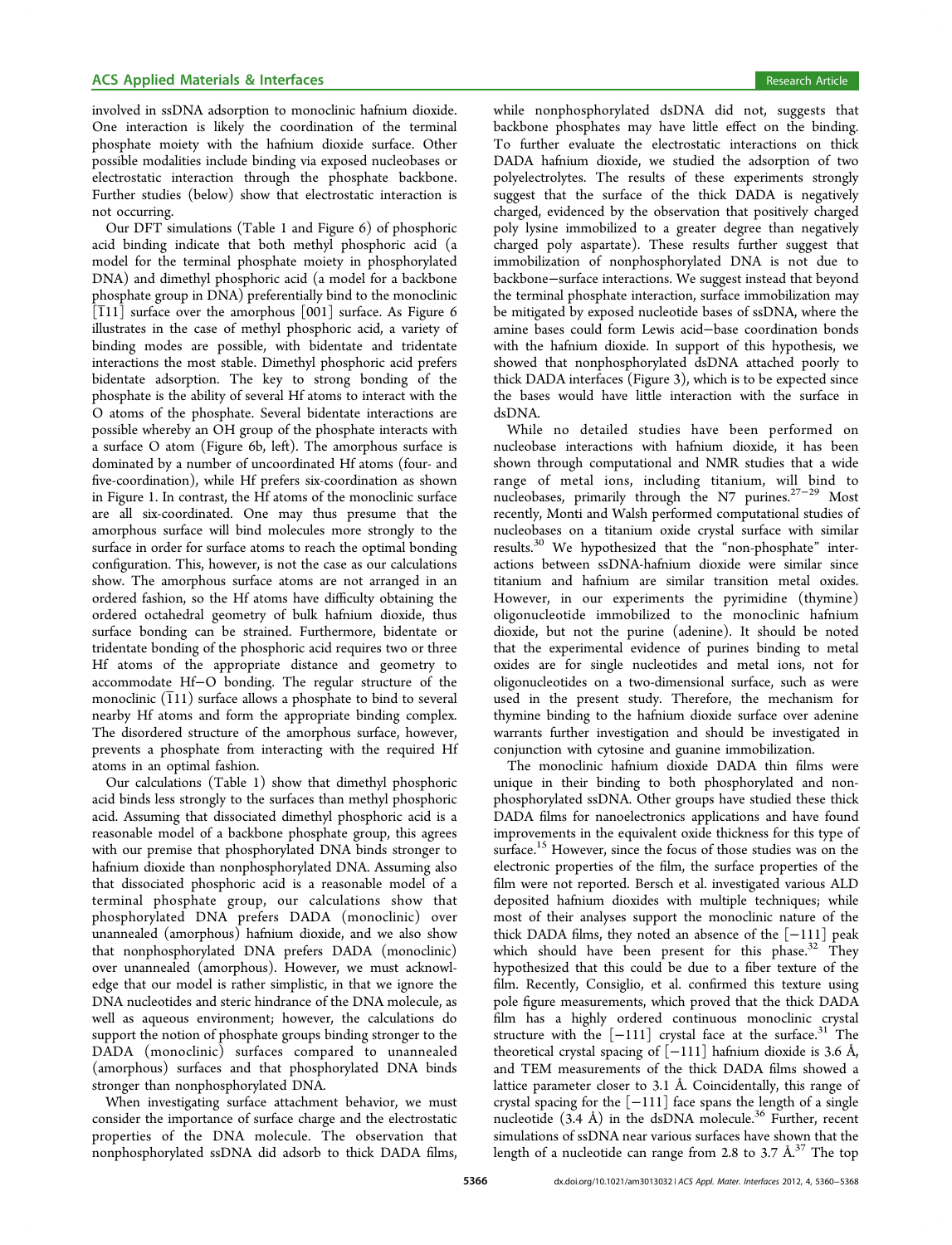<span id="page-7-0"></span>down TEM of the DADA film showed a very smooth and uniform morphology, while unannealed and PDA hafnium dioxide have more surface inhomogeneities.

In addition to ALD hafnium dioxide, DNA immobilization onto other forms of hafnium was studied including nanoparticles, physical vapor deposited hafnium dioxide thin films and self-assembled monolayers. Similar to the thick DADA hafnium dioxide film, the hafnium dioxide nanoparticles studied here were monoclinic in crystal structure with a negative surface charge (as determined by zeta-potential measurements). The particles exhibited similar ability to immobilize both phosphorylated and nonphosphorylated DNA as the thick DADA film; however, further study is needed to understand immobilization behavior at higher concentrations of DNA. Specifically, more study is needed to understand why phosphorylated DNA immobilization appears to plateau at moderate DNA loading concentrations while nonphosphorylated immobilization steadily increases. In contrast, the thin film of hafnium dioxide deposited by electron beam evaporation and the self-assembled monolayers are not expected to be monoclinic in nature, and therefore, we hypothesized that DNA immobilization would be dominated by the directional terminal phosphate-dependent immobilization. The data in Figure 7 show that phosphorylated ssDNA immobilized to these two forms of hafnium in a similar ratio as the previously studied [u](#page-5-0)nannealed ALD hafnium dioxide; therefore, these forms of hafnium dioxide could also be used in biosensing applications which require a directional immobilization. While there are differences between monoclinic hafnium dioxide and all other hafnium dioxide surfaces studied here, all the surfaces studied do immobilize DNA.

#### ■ **CONCLUSIONS**

In this work we have expanded studies on the phosphatedependent oriented immobilization of DNA to hafnium dioxide. While a phosphate specific immobilization is observed on many different types of hafnium dioxide surfaces, we observed a second interaction mode on monoclinic hafnium dioxide. We propose that this interaction stems from exposed nucleobases in ssDNA aligned with the repeating atomic structure of smooth, crystalline hafnium dioxide that has a lattice spacing that matches the base-to-base pitch in DNA. This second interaction mechanism would not be ideal for biosensing applications, since the bases are not available for hybridization. Further, we note that more amorphous hafnium dioxide films exhibit only the phosphate-dependent immobilization.

# ■ ASSOCIATED CONTENT

# **6** Supporting Information

Details on the generation of the surfaces used here in the DFT modeling. This information is available free of charge via the Internet at http://pubs.acs.org.

#### **E** AUTH[OR INFORMATIO](http://pubs.acs.org)N

#### Corresponding Author

\*E-mail: ncady@albany.edu.

#### Notes

The auth[ors declare no com](mailto:ncady@albany.edu)peting financial interest.

# ■ ACKNOWLEDGMENTS

The authors wish to thank the CNSE Center for Semiconductor Research for the donation of the ALD deposited hafnium dioxide wafers and Professor Oktyabrysky's group at CNSE for the donation of the e-beam evaporated hafnium dioxide on glass, as well as undergraduate interns D. Sellers and A. Stewart for their help with parts of this project. N.M.F. gratefully acknowledges both the John J. Sullivan Graduate Fellowship and the Wendell Williams Memorial Nanotechnology Fellowship for Excellence in Teaching and Mentoring for financial support. N.A.D. acknowledges the help of Sia Najafi in maintaining and using the computers at WPI.

#### ■ REFERENCES

(1) Souteyrand, E.; Cloarec, J. P.; Martin, J. R.; Wilson, C.; Lawrence, I.; Mikkelsen, S.; Lawrence, M. F. J. Phys. Chem. B 1997, 101, 2980− 2985.

(2) Gonçalves, D.; Prazeres, D. M. F.; Chu, V.; Conde, J. P. Biosens. Bioelectron. 2008, 24, 545−551.

(3) Ishige, Y.; Shimoda, M.; Kamahori, M. Jpn. J. Appl. Phys. 2006, 45, 3776−3783.

(4) Sakata, T.; Miyahara, Y. Biosens. Bioelectron. 2005, 21, 827−832. (5) Grieshaber, D.; MacKenzie, R.; Vörös, J.; Reimhult, E. Sensors 2008, 8, 1400−1458.

(6) Robertson, J. J. Appl. Phys. 2008, 104, 124111.

(7) Su, M.; Li, S.; Dravid, V. P. Appl. Phys. Lett. 2003, 82, 3562− 3564.

(8) Hur, Y.; Han, J.; Seon, J.; Pak, Y. E.; Roh, Y. Sens. Actuators, A 2005, 120, 462−467.

(9) Wang, R.; Tombelli, S.; Minunni, M.; Spiriti, M. M.; Mascini, M. Biosens. Bioelectron. 2004, 20, 967−974.

(10) Ganguly, A.; Chen, C.-P.; Lai, Y.-T.; Kuo, C.-C.; Hsu, C.-W.; Chen, K.-H.; Chen, L.-C. J. Mater. Chem. 2009, 19, 928−933.

(11) Nair, P. R.; Alam, M. A. IEEE Trans. Electron Devices 2007, 54, 3400−3408.

(12) Stern, E.; Wagner, R.; Sigworth, F. J.; Breaker, R.; Fahmy, T. M.; Reed, M. A. Nano Lett. 2007, 7, 3405−3409.

(13) Balasubramanian, K. Biosens. Bioelectron. 2010, 26, 1195−1204.

(14) Fahrenkopf, N. M.; Shahedipour-Sandvik, F.; Tokranova, N.;

Bergkvist, M.; Cady, N. C. J. Biotechnol. 2010, 150, 312−314.

(15) Clark, R. D.; Aoyama, S.; Consiglio, S.; Nakamura, G.; Leusink, G. ECS Trans. 2011, 35, 815−834.

(16) Xu, X.; Jindal, V.; Shahedipour-Sandvik, F.; Bergkvist, M.; Cady, N. C. Appl. Surf. Sci. 2009, 255, 5905−5909.

(17) Abramoff, M. D.; Magalhaes, P. J.; Ram, S. J. Biophoton. Int. 2004, 11, 36−42.

(18) Meskin, P. E.; Sharikov, F. Y.; Ivanov, V. K.; Churagulov, B. R.; Tretyakov, Y. D. Mater. Chem. Phys. 2007, 104, 439−443.

(19) CP2K developers homepage. http://www.cp2k.org/ (accessed June 15th, 2012).

(20) Lippert, G.; Hutter, J.; Parrinello, M. [Theor. Chem. A](http://www.cp2k.org/)cc. 1999, 103, 124−140.

(21) VandeVondele, J.; Krack, M.; Mohamed, F.; Parrinello, M.; Chassaing, T.; Hutter, J. Comput. Phys. Commun. 2005, 167, 103−128.

(22) Krack, M. Theor. Chem. Acc. 2005, 114, 145−152.

(23) Goedecker, S.; Teter, M.; Hutter, J. Phys. Rev. B: Condens. Matter Mater. Phys. 1996, 54, 1703−1710.

(24) VandeVondele, J.; Hutter, J. J. Chem. Phys. 2007, 127, 114105. (25) Perdew, J. P.; Burke, K.; Ernzerhof, M. Phys. Rev. Lett. 1996, 77, 3865−3868.

(26) Mukhopadhyay, A.; Sanz, J.; Musgrave, C. Phys. Rev. B: Condens. Matter Mater. Phys. 2006, 73, 115330.

(27) Robertazzi, A.; Platts, J. JBIC, J. Biol. Inorg. Chem. 2005, 10, 854−866.

(28) Froystein, N. A.; Sletten, E. Acta Chem. Scand. 1991, 45, 219− 225.